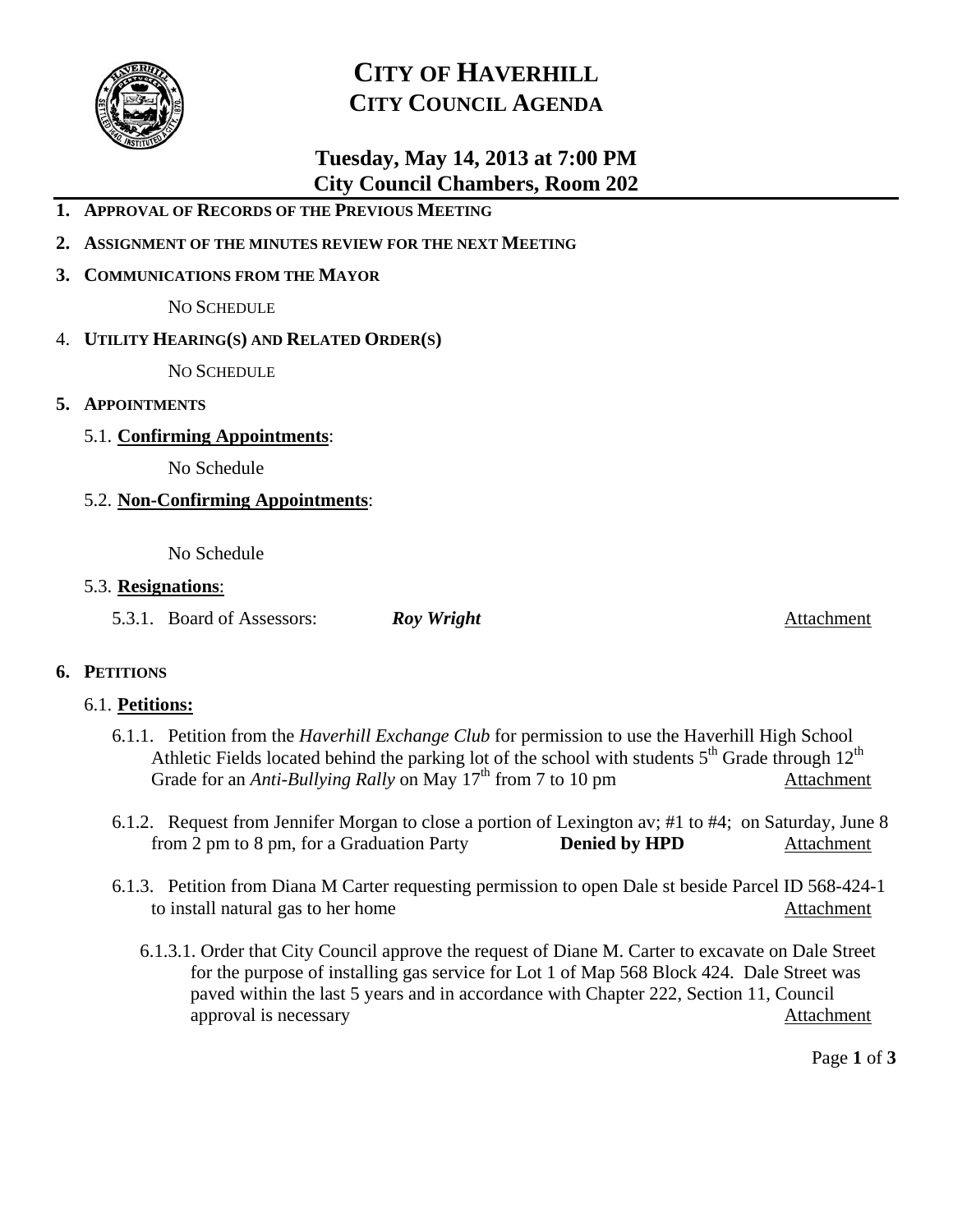

# **CITY OF HAVERHILL CITY COUNCIL AGENDA**

## **Tuesday, May 14, 2013 at 7:00 PM City Council Chambers, Room 202**

## 6.2. **Applications**:

6.2.1. Annual License Renewals:

| 6.2.1.1.Applications for 2013 Buy & Sell $2^{nd}$ Hand Articles - License Renewals:    |            |
|----------------------------------------------------------------------------------------|------------|
| Brittany Day, In With the Used, 101 Merrimack st                                       |            |
| Michelle Edwards, In a Blue Moon Antiques, 133 Merrimack st<br>$\bullet$               |            |
| Ronald Glick, El Dorado Pawn Shop, 24 Emerson st<br>$\bullet$                          |            |
| Diane Gurciullo, Shoppe at the Village, 1454 Broadway<br>$\bullet$                     |            |
| Debra Riley, In a Blue Moon Antiques<br>$\bullet$                                      |            |
| Doris Segal, <i>Doris's Attic</i> , 125 River st<br>$\bullet$                          | Attachment |
| 6.2.1.2. Applications for 2013 Buy & Sell $2^{nd}$ Hand Clothing – License Renewals:   |            |
| Brittany Day, In With the Used                                                         |            |
| Michelle Edwards, In a Blue Moon Antiques<br>$\bullet$                                 |            |
| Debra Riley, In a Blue Moon Antiques<br>$\bullet$                                      | Attachment |
| 6.2.1.3. Applications for 2013 Pool Table License Renewals:                            |            |
| John Fahimian, <i>The Tap</i> , 100 Washington st, Pool Tables (2)                     |            |
| Peter McCarron, VFW Post 29, 64 Kenoza av, Pool Table (1)<br>$\bullet$                 |            |
| John Veasey, Cedardale, 931 Boston rd, Pool & Billiards (2)<br>$\bullet$               | Attachment |
| 6.2.1.4. Sunday Pool-License Renewal                                                   |            |
| Peter McCarron, VFW Post 29, Pool Table (1)                                            | Attachment |
| 6.2.1.5. Ambulance - License Renewal                                                   |            |
| Chief Richard Borden, <i>Haverhill Fire Department</i> , 131 Water Street, 1 Ambulance |            |
|                                                                                        | Attachment |
| 6.2.1.6. Pawnbroker - License Renewal                                                  |            |
| Ronald Glick, El Dorado Pawn Shop                                                      | Attachment |
| 6.2.1.7. Buy & Sell Old Gold - License Renewal                                         |            |
| Ronald Glick, El Dorado Pawn Shop                                                      |            |
|                                                                                        | Attachment |
|                                                                                        |            |

Page **2** of **3**